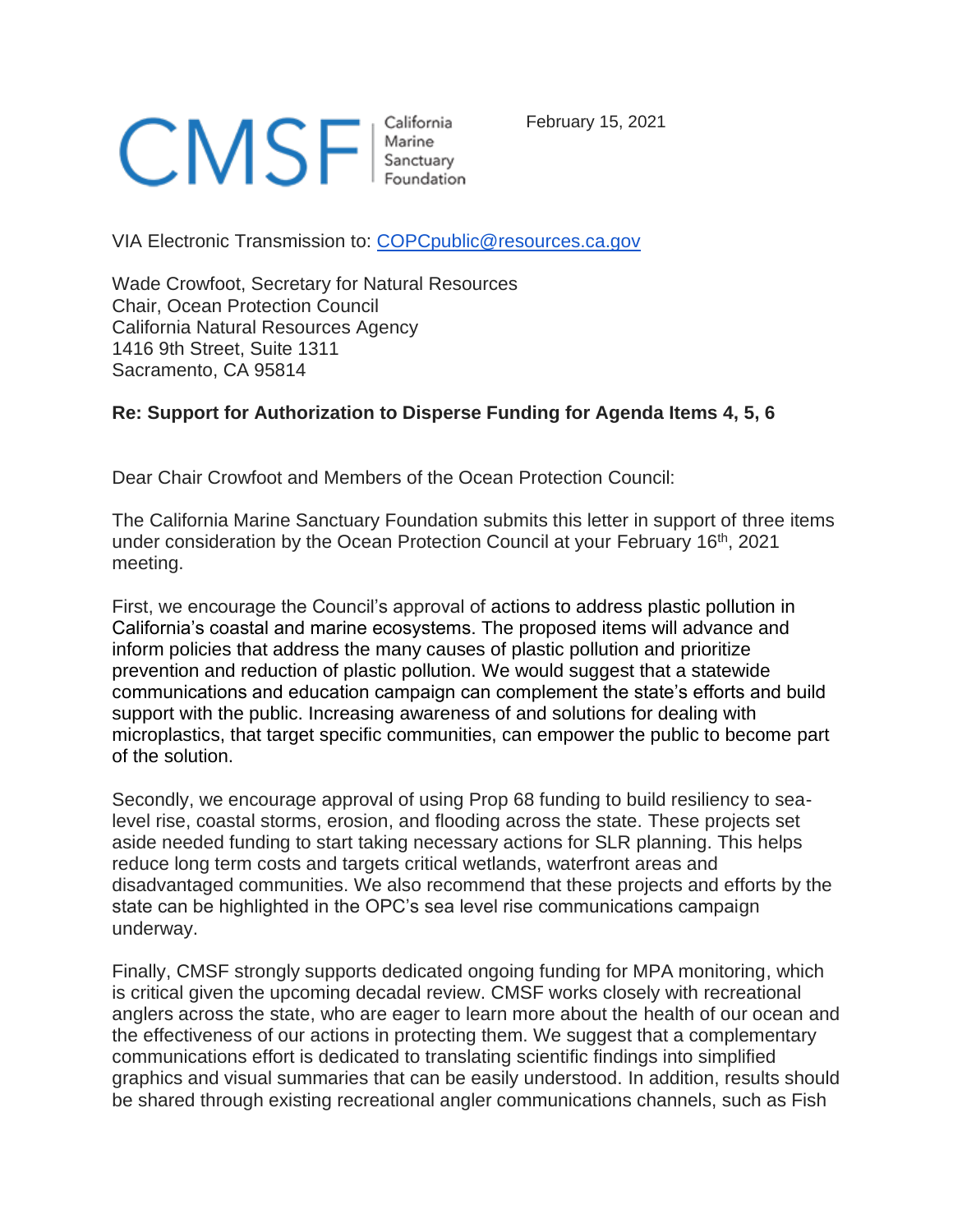Sniffer, Western Outdoor News and through many of the fishing clubs with whom CMSF works. There is growing interest in protecting both recreational fishing and the ecosystems upon which it depends, and it will be critical to continue to build relationships with this eager audience.

We appreciate the Ocean Protection Council's consideration of these projects and strongly support approval.

Sincerely,

Rikki Eriksen, Ph.D. on behalf of the CMSF Marine Program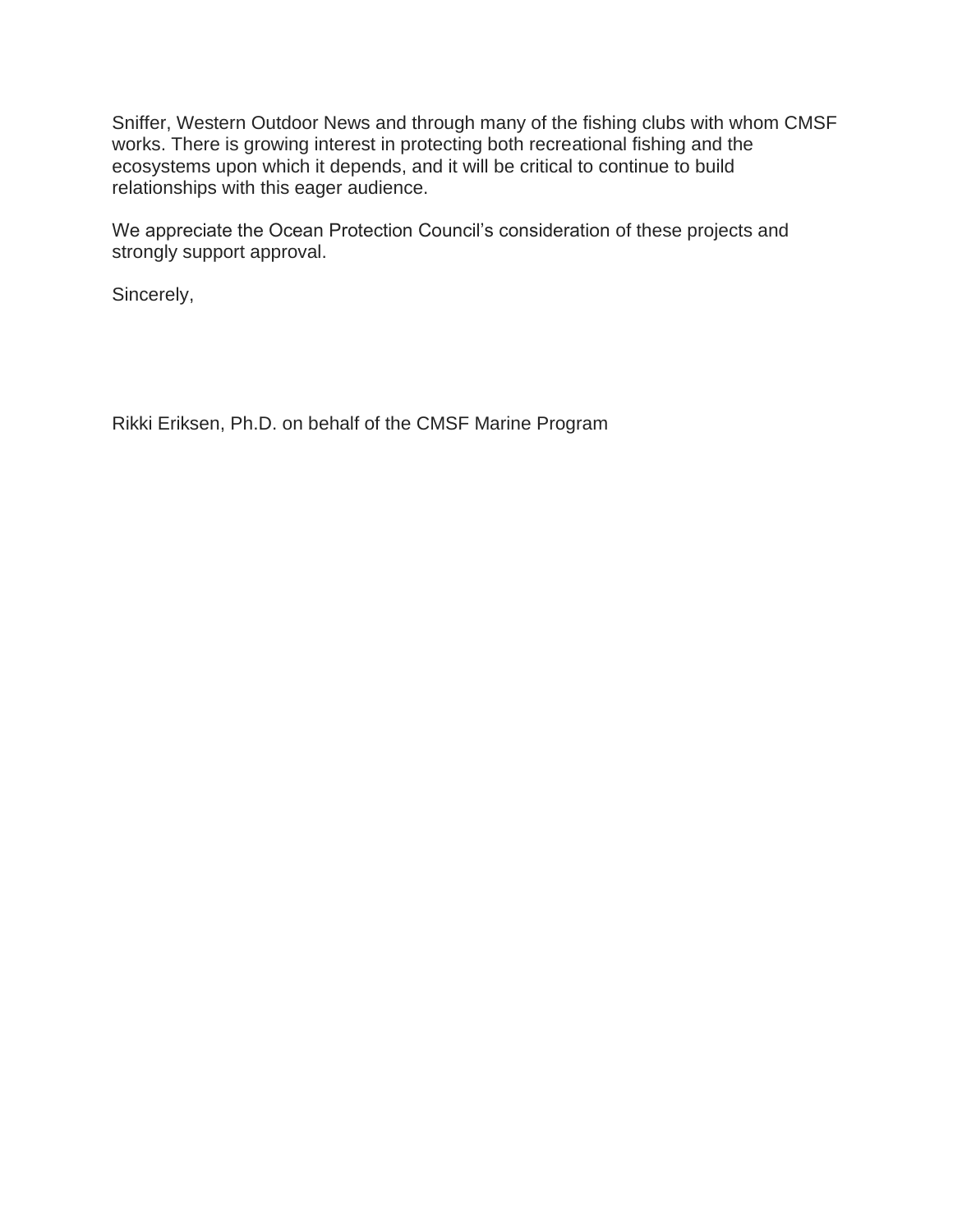

February 16, 2021

*VIA Electronic Transmission to: COPCpublic@resources.ca.gov*

Mr. Wade Crowfoot, Secretary for Natural Resources Chair, Ocean Protection Council California Natural Resources Agency 1416 9th Street, Suite 1311 Sacramento, CA 95814

## **Re: Consideration of Authorization to Disburse Funds for MPA Long-Term Monitoring and Data Analysis in Support of the 2022 Adaptive Management Review (Item 6) - SUPPORT**

Dear Chair Crowfoot and Members of the Ocean Protection Council:

I write on behalf of the Natural Resources Defense Council (NRDC) and our more than 3 million members and activists, over 450,000 of whom live in California, to express our support for funding to support long-term monitoring and data analysis of California's marine protected area network in preparation for the 2022 Adaptive Management Review (Item 6).

California's marine protected area (MPA) network plays a critical role in securing the health of our ocean, bringing benefits to marine species and humans alike: it protects valuable species and habitats and bolsters marine biodiversity;<sup>1</sup> preserves millennia of indigenous and Native Nation culture; and plays an essential role in helping to secure the resilience of our marine ecosystems and coastal communities to climate change. Scientific monitoring of the California MPA network indicates that MPAs are working, supporting bigger fish and more abundant biomass inside the reserves.<sup>2,3</sup> NRDC is committed to the ongoing success of California's MPAs, which now serve as a model for MPA networks around the world.

California's MPA network has always relied upon strong science to support its design and implementation, and Scientific monitoring and data analysis will be fundamental to the decadal review in 2022. The monitoring and data-analysis projects that the Council is considering for funding today will be critical to evaluate MPA network performance, assess the role of MPAs in providing climate resilience, and inform the ongoing adaptive management of the network.

 $^1$ https://www.wildlife.ca.gov/Conservation/Marine/MPAs/Statistics. $^2$ http://www.piscoweb.org/blog-post/channel-islands-marine-protected-areas-after-ten-years

<sup>&</sup>lt;sup>3</sup> https://www.mlml.calstate.edu/ccfrp/wp-content/uploads/sites/57/2018/02/CCFRP\_WGC\_2018.pdf.

https://www.wildlife.ca.gov/Conservation/Marine/MPAs/ management/monitoring#537132165-additional-reports-by-region.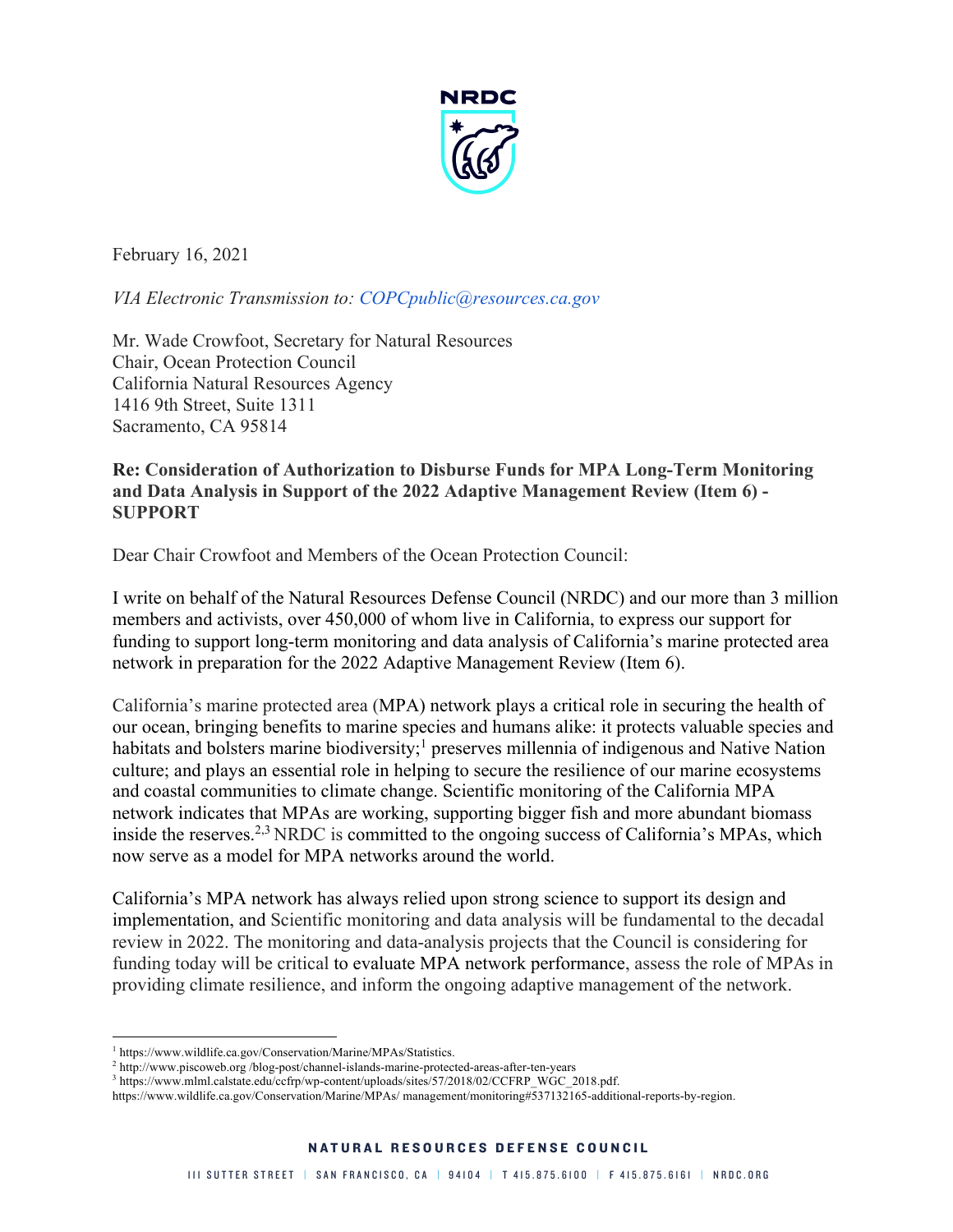*February 16, 2021 Natural Resources Defense Council Support for Item 6: MPA Long-Term Monitoring and Data Analysis for 2022 Adaptive Management Review Page 2 of 2*

By approving funds for long-term monitoring and data analysis, the Ocean Protection Council will help to ensure that the state is prepared for the decadal review, while continuing its investment in the long-term success of California's MPAs and helping to secure the future health of California's marine ecosystems.

We urge you to approve funding for Item 6. Thank you for your consideration.

Sincerely,

/s/

Elizabeth Murdock Director, Pacific Ocean Initiative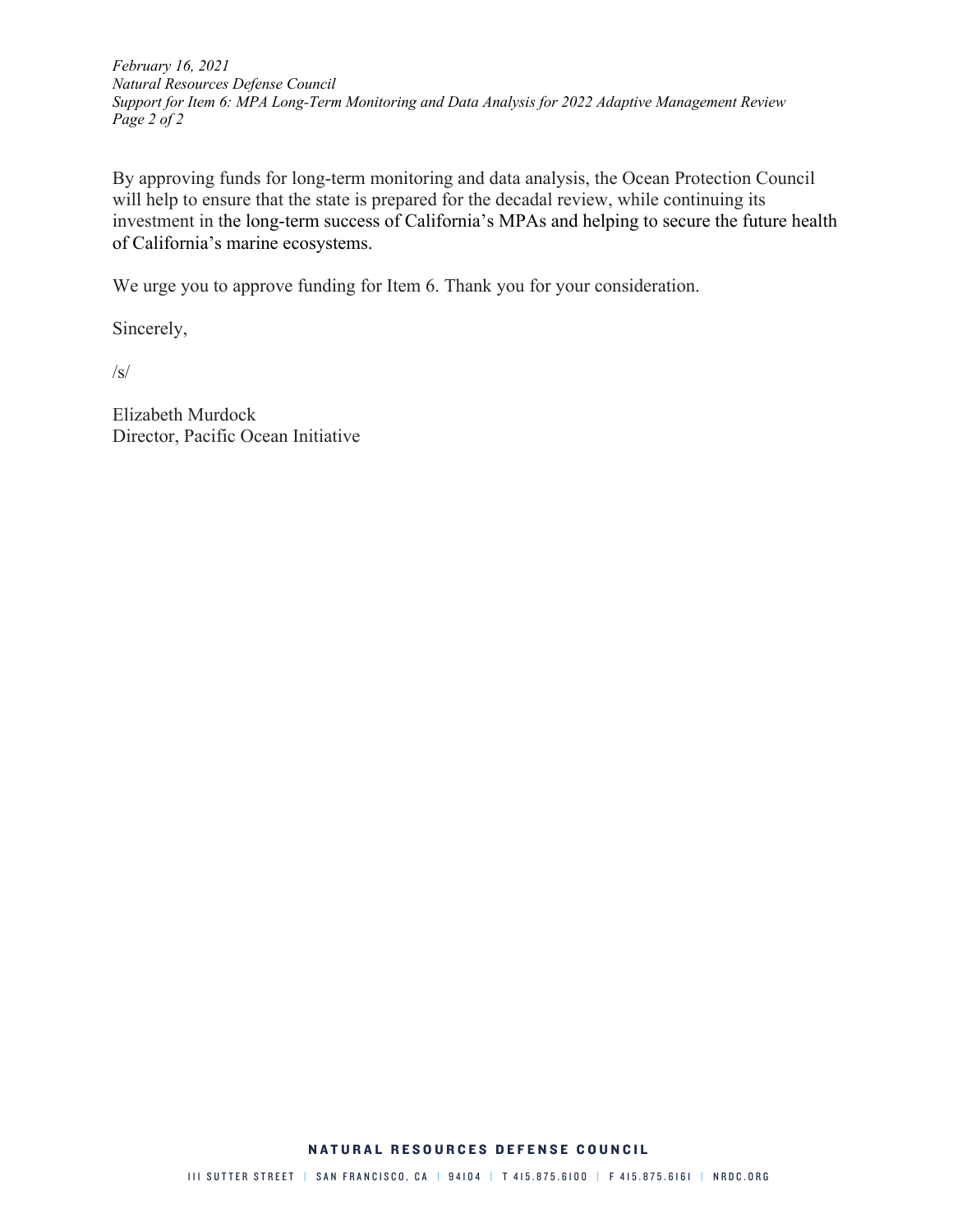| From:    | Richard E.T. Sadowski <r.e.t.sadowski@gmail.com></r.e.t.sadowski@gmail.com> |
|----------|-----------------------------------------------------------------------------|
| Sent:    | Friday, January 15, 2021 8:30 PM                                            |
| To:      | CNRA COPC Public                                                            |
| Subject: | Comment Item #6, OPC Strategic Plan Goal 3, Objective 3.1                   |

Dear Sec. Crowfoot and fellow OPC Councilmembers;

 The California OPC 2020 ‐ 2025 Strategic Plan acknowledges the reality that our oceans are at a tipping point: Greenhouse gas (GHG) pollution is causing Ocean Acidification (OA) and changing the chemistry of our oceans.

 A triadic approach to Long‐term monitoring of MPA's, that is, collecting land, sea and air data; should be used in analyzing the adaptive management practices in the MPA's. Historically, the focus on management of coastal biodiversity and ecosystems has been on land and water quality issues, such as sediment buildup and pollution runoff from various land use practices. No doubt that these issues are of great importance and need further funding and study, however, it does not diminish the fact that air quality is playing a significant role in the changing chemistry of our coastal waters. By monitoring and establishing baseline coastal air quality data around wetlands and coastal MPA's, a correlation between atmospheric GHG, such as Carbon Dioxide CO2 and OA can be further studied in this changing climate.

 The goal to enhance coastal and marine biodiversity can be further strengthened by creating funding opportunities for local citizen scientists. Local citizen scientists are a catalyst of collaboration in working with local academia, environmental groups and Tribal communities.

Part of the OPC's Strategic Plan is to advance equality across ocean and coastal policies and actions. This is the Environmental Justice thread that weaves through the Strategic Plan and binds the goals together. By creating opportunities where by fixed and low income coastal citizens scientists could supplement their incomes, a culture of communication, collaboration and education are planted and nurtured in a community. Local governments, First Peoples along with Local Environmental NGO's and citizens scientists all become an integral part of the OPC's Strategic Plan.

Home Front EJ, Morro Bay supports OPC staff's efforts in securing funding for MPA Long‐Term Monitoring and Data Analysis.

Richard E.T. Sadowski Home Front, EJ, Morro Bay